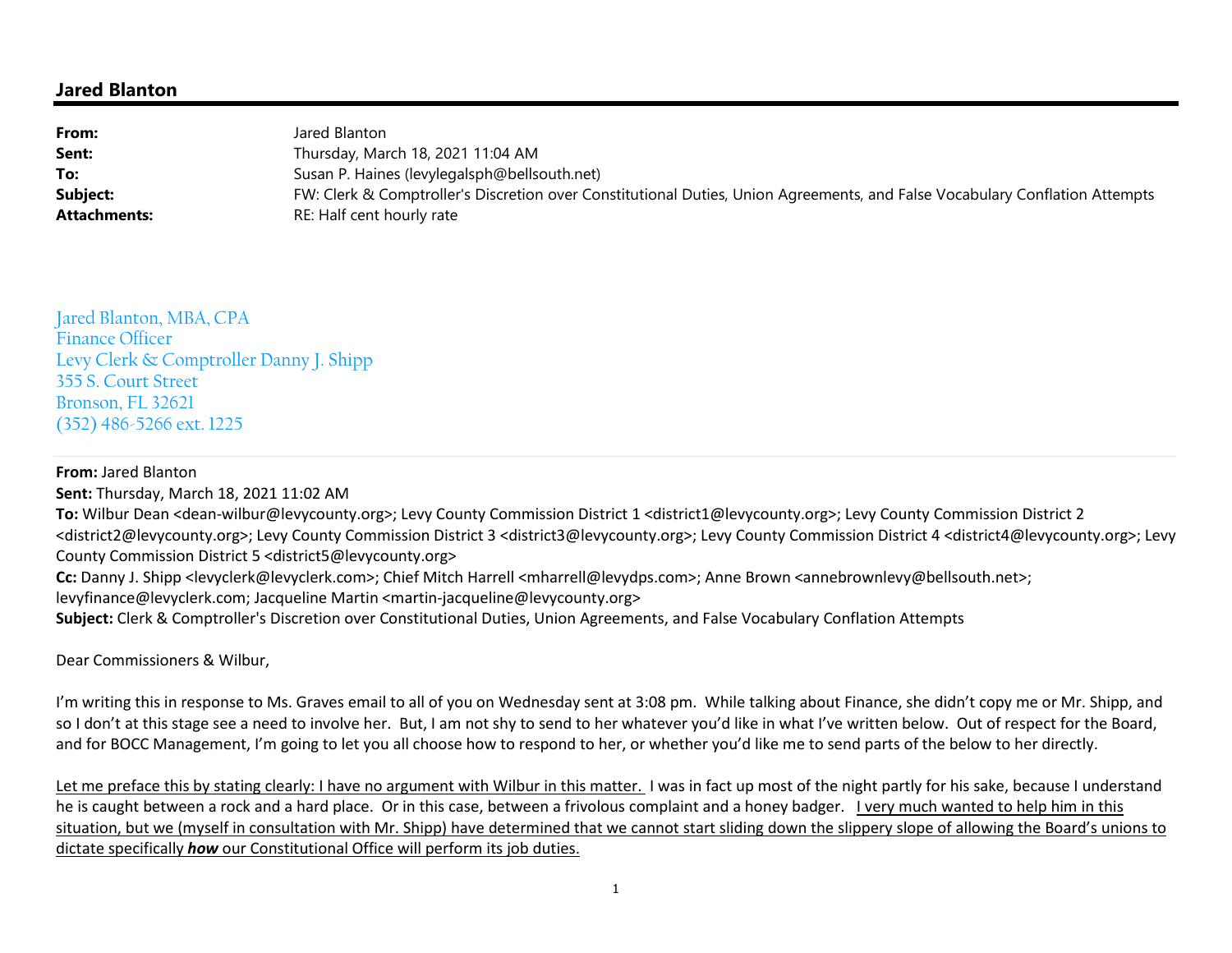This is particularly true given that the signed agreement contains no such requirement as those being demanded by Ms. Graves. It's amusing to me when union reps turn into scholars and omit basic vocabulary understanding. I'll get to that.

This union's representation, in particular, has been conditioned to think everyone must be Pavlov's dog and start quaking and quivering when the term "grievance" is thrown out. They've been conditioned that way because we've taken the weak position unnecessarily so many times, and it's only making them worse in their bullying. I can prove that to you by comparing benefits with a dozen or so other governments around, the vast majority of which think we're crazy, and many of whom don't have an employee grossing within 15-20% of our higher paid employees last time I checked 2 years ago. And since then our wages at the top have only skyrocketed. They've gotten their way, a lot. But it's never enough. It never will be. 19 times of 20 isn't enough. Given them 20/21. They'll be back complaining tomorrow. Their problem here in pushing the grievance button and expecting everyone to roll over again is that they don't understand the ramifications of our Constitutional separation of powers. Nor do they realize that more nuclear options exist that I have never seriouslyconsidered employing, but we will, before we will allow the IAFF to dictate payroll cycles to us.

## To the specifics of the matter at hand:

When we originally structured the pay type code and prepared to pay for these incentives, it never crossed our minds that a separate check would be desired nor warranted by the MOU/agreement, given the fact that is not "*current practice regarding preparation and distribution of paychecks*" *(*this terminology exists in their Master Collective Bargaining Agreement, more on that later) and since the term "separate", nor any synonym thereof, appears anywhere in the agreement section for this MOU. I'd previously read it a few weeks ago and saw nothing noticeable about distinct or separate payments at that time. We asked for a list of personnel so we could deal with helping DPS do the Budget Amendment for the funding, and we also researched the FRS applicability, and set up new codes and GL lines.

No verbal mention was made of separate payments prior to this week's payroll. Yesterday afternoon Wilbur came in our office and it was asked, nicely, if they could get their payments separately. That's much different than stating "this is required by the contract – you have to". Interesting. The "imperative" nature of this seems to have surfaced later.

So, given that I hadn't reread the contract recently, my biggest concern about separating payments when Wilbur first approached me was that it is additional workload for our office, particularly when staff informed me the only way to separate checks is to run separate payrolls. So, this will mean dual payrolls multiplied by many pay periods over, and more importantly, creates additional opportunities for mistakes in our reporting to the Internal Revenue Service and Florida Retirement, multiplied many times over (these payments are not FRS eligible, but nonetheless must be tracked). These payments are a manual input process that require a little more work as it is, even when we pay them as part of a normal payroll. That part isn't a huge burden, and we don't mind it. But to do separate checks, we'll be doing essentially 2 payrolls every period – one for all of the normal pay for the BOCC, and an additional entire payroll process just for these payments. Resulting in approximately 39 payrolls in a normal 26-cycle. That means the whole process. And that's where the potential aggregation errors lie. It does not seem warranted to create additional workload and open up the possibility of more errors in regulatory reporting to simply assist various employees receiving an incentive in their tax planning. They are always welcome to adjust their withholding via updating their W-4's if they think they're overpaying their taxes. That's between them and the IRS, but we have a payroll process to run that, believe it or not, involves more than one department (although I'll admit, probably 75% of our trouble/errors/special treatment comes from one department - **CONSISTENTLY**). There are many technical steps involved in these things, but of course, as we've seen with some recent Spotlight on Levy County Government public records requests, the number of steps involved in technical work, nor the time burden, is not often appreciated by those not performing or understanding the work. Every single payroll process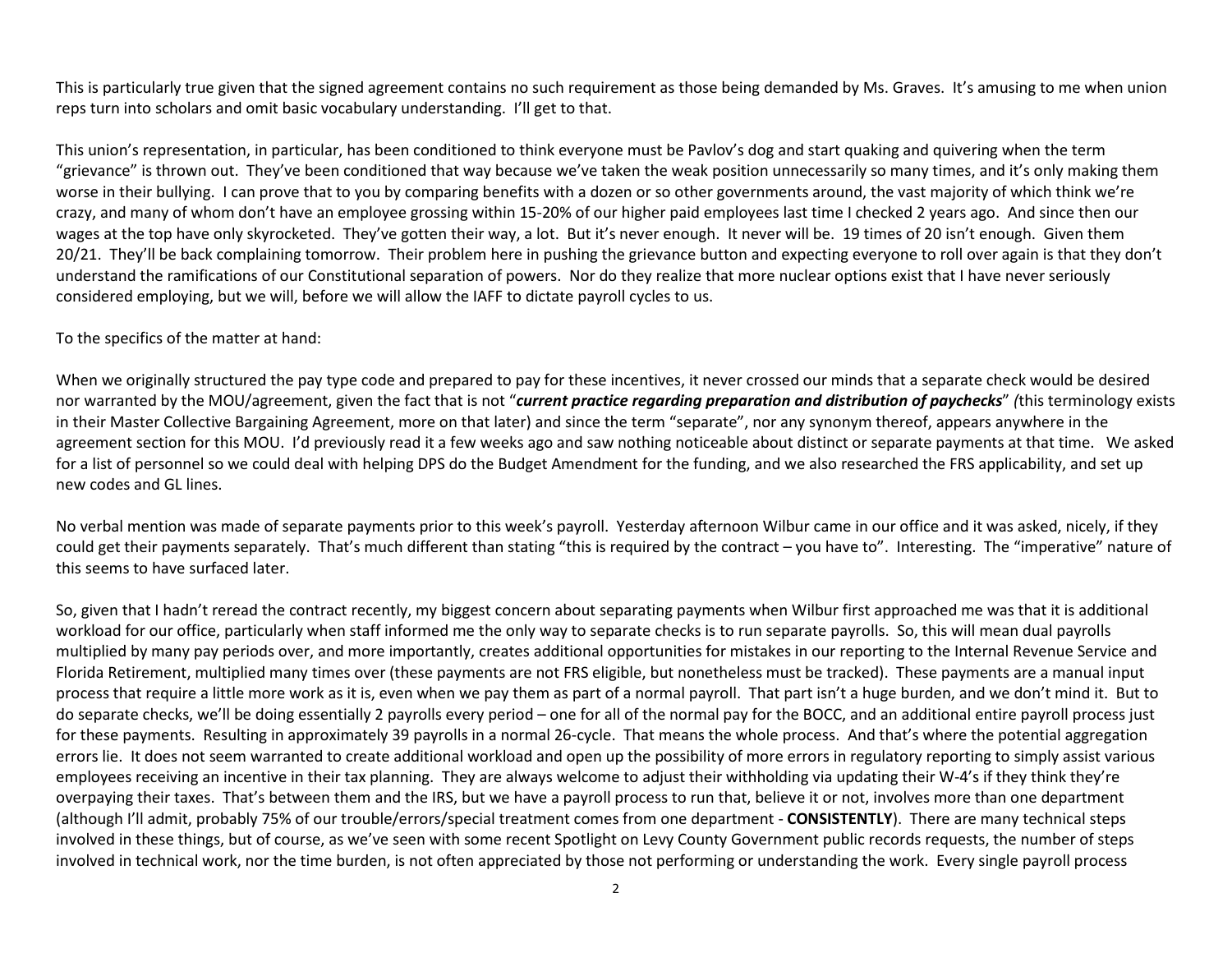involves 2,000 – 3,000 sub-transactions (maybe 1600-1700 up front, and then a few hundred on the backend as we pay out taxes and benefits). There are lots of opportunities for errors even with them all summed up as one. The system will do a lot of the work for us so long as we set everything, and I mean everything, up properly to start with, and don't do a ton of manual overrides. Start dividing pieces off of them, and our reporting of taxes withheld and remitted, etc, as well as bank transfer amounts and accounting entries on the backend, start getting more complicated and risky.

We've had people working on Holidays near hurricanes and have stayed late at times to make sure BOCC employees get paid on time, and still generally managed to avoid most Overtime. Mr. Shipp, nor I, want a single employee needing their paycheck to get delayed or paid late. We're committed to make ithappen, or try our best to do so. But this isn't about that. Of the few that we had this first round whose incentive was combined with payroll, one grossed \$98,721 last year, and the other grossed \$90,731. Neither of them is the department's highest paid. The highest paid employee made \$111,617 last vear, and this year may not exceed, but this year is on track to at least give a good run for the money to Bobby McCallum's statutory amount of \$124,438. These people need \$4K incentives to stay. And then some are upset because we didn't split the check to help them avoid a little bit in taxes, when it will all shake out in the end of the year, and, as I've said, they could adjust their W-4 at any time to change their withholding.

In her defense, I'm not sure the IAFF Rep even realizes this has happened with these at the top, as some of them at the top have gotten 20%, 31%, or 51% raises in a 4-year period, effectively, and not all of that is from additional hours WORKED, but also from leave hours counting toward OT. But I doubt she knows this, because her own wages haven't accelerated like these others, and she "only" made \$53K last year (still better than a lot of your other high ranking long-time department heads, including one who works smart and hard in the central office and never gets paid to sleep), but only up a little from \$49K a few years ago. But she's useful to the folks at the front of the train. As should be expected, the IAFF rep's immediate reaction to not getting her way is to pull the extortive "grievance" (insert scary sounds and red neon lights here) card when they don't get what they want in exactly the manner they want it, down to the most microscopic detail. (I've attached an email from October wherein Ms. Graves was questioning my office about our system rounding wages to full pennies, and she went away when I explained to her that since the system tracks monies to  $4<sup>th</sup>$  decimal place the max rounding error she could be looking at could be \$0.24 for the YEAR, and that's if the system did it wrong every single payroll, which there's no evidence it did it any. Just an example of the kind of time these people have on their hands to dream up a way to "grieve" about minutia). Anyway, so, the contract angle was not originally played, because I don't honestly think the IAFF reps read it that way until they tried really hard, but here we are. Never mind that, out of the BOCC's generosity, existing employees are being given a retention incentive for staying when, given a little time, I can show you in explicit detail that many of them are in *no considerable danger* of leaving given how richly they've availed themselves of their OT on leave benefits here, but I digress. So, anyway, Ms. Graves emails County management as well as all of the Commissioners complaining about "Levy County finance department".

Conspicuously absent is a representative from Finance, the County's legal representation, or the guy that signs this wacky Finance Officer's checks, the Clerk & Comptroller, Mr. Shipp. Ms. Graves is perhaps unaware of the fact that she is attempting to force the wrong people to try to force me into doing what she wants. We are a Constitutionally separate office. Not a BOCC Department. The BOCC provides us sufficient funding (thank you), but they don't tell us how to perform our duties. We provide budgetary advice to the BOCC, but the decision on how to allocate resources is ultimately the Board's. The Board can decide it wants to do its own Budget Office at some point in time if it so desires, but the accountant, auditor and fund custodian roles are Constitutional. It's a complementary, but legally separate, relationship. And I'd say, generally, the relationship between Clerk, BOCC, and Board staff, is going great. I respect and appreciate Wilbur and each individual Board member. But, within the scope of what's happening here, the BOCC should not even be asked to answer for my office's actions operating under our separate legal authority. We are like a separate payment vendor service, but we can't be fired except by the people because Mr. Shipp is elected, too. Mr. Shipp can finally decide he's had enough of my lunacy and fire me, but Ms. Graves is unlikely to be the one to persuade him to do so. And he never signed any agreement stating we'd depart from normal payroll processes, and by now I think he sort of already knows what sort of wacko he's got in me and for whatever reason he thinks I'm competent on these sorts of matters.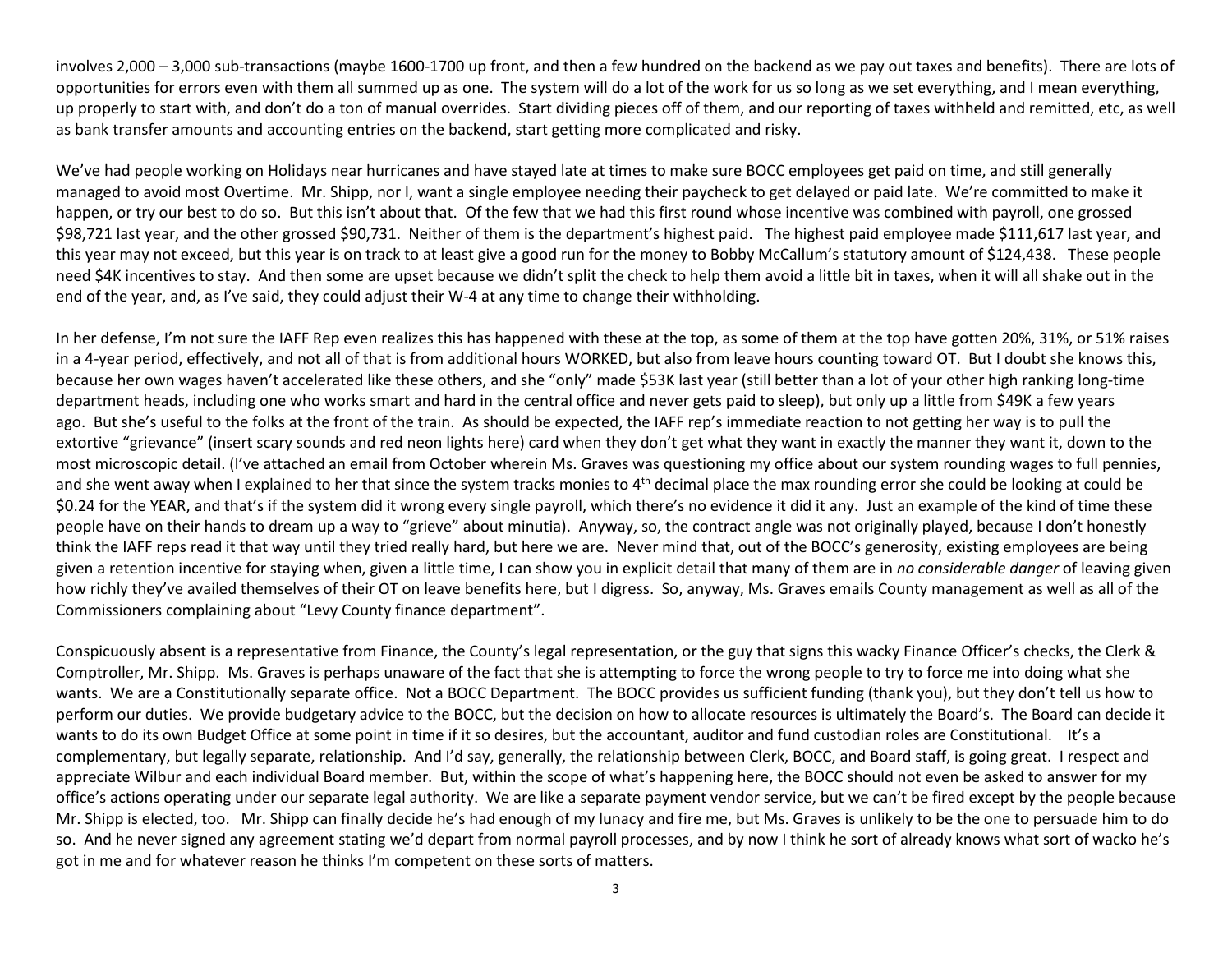So after I said, no, that's nonsense, we're not going to disrupt our whole operation to help them plan their taxes, Wilbur politely left. Again, I have no argument with Wilbur. He's in the middle. Wilbur came back over to me with the email and the contract excerpt later yesterday afternoon. Wilbur is in good faith trying to make something happen, here. I saw the language and laughed, because there is nothing in the agreement stating separate, so Ms. Graves has no case, not even against the Board. None. I mean, maybe someone said something to her verbally, but so far as writing goes, she has absolutely nothing. But, she wants to put Wilbur and the County in a bad spot to force Finance to do her bidding. If you don't get it by asking, play the grievance card and threaten and coerce and hold Wilbur as a human shield…that's their M.O. Karl Marx, father of the philosophies that gave much steam to the undergirding of modern labor movement ideology, would be proud. But, nonetheless, for Wilbur's sake, I was leaning toward paying this money until I actually read the agreement excerpt again more closely and considered the meaning of the terminology being used after he left my office, as well as what's in the Master Collective Bargaining Agreement. I was preparing to talk with staff and consider whether we could run ONE additional payroll per month to cover these payments every 30 days or so, even though the language has no "separate" requirement. This would mean roughly 32-33 payrolls instead of 39. I absolutely was *not* going to run an additional payroll every two weeks…so at the very least, Ms. Graves request was going to cause some 2-week payment delays for those submitting shortly after the most recent payroll in each cycle.

Additionally, as we consider the legal authority slippery slope ramifications of allowing a labor union to dictate to the Clerk & Comptroller specific and minute details of how we perform our duties, we cannot abide going down that path.

But I'm glad Ms. Graves has made it a point to draw attention back to the contract language. What she has to hang her hat on is the terminology stating "a lump sum check, minus all normal withholdings."

Contractual agreements should contain English language terminology that can be understood by parties not present during verbal negotiations. The *intent* can be redefined and remembered differently all day long, but what is actually written matters more than what was intended if intent and writing do not exactly align. That's the purpose of making agreements in actual black and white rather than passing them down via some tribal oral traditions. If I talked to my painter over and over that I wanted my house to be green, but I sign a contract that says "orange" or "some vibrant colors", I will have a hard time saying he violated the contract for the paint being orange when the job is done. I can't speak to intent here, beyond what is in the black and white, which is that the BOCC is trying to do something good for IAFF. That's as much intent as I read. But no good deed goes unpunished.

In simple English: The term "lump" is defined as "aggregate, totality". The term "sum" is defined as "an indefinite or specified amount of money" or "the whole amount", or "the result of adding numbers". In financial matters, the latter definition is often assumed.

So, in actuality, by pointing out that the contract says "lump sum", she has successfully convinced me it's inconsistent, or even a violation of the contract terms, as written, to provide "distinct" or "separate" payments. A lump sum means "things added together". Otherwise, if it's lumping or summing together, what things would be added? You can't add together one item to itself. "The whole amount" definition requires the understanding that there are *parts* of the whole to be aggregated to arrive at a whole. I wouldn't say "I'm going to take the lump sum of this apple home", unless that apple was divided in parts. We don't have such a division of a single incentive pay. Nor would I say, "I'm going to take the lump sum of this single \$5 bill home". Rather, I'd be stating "I'm going to gather up the sum of these apples into a basket" or "I'm going to deposit the lump sum of all these \$5 payments I received today." This lump sum must be added to something else or it wouldn't qualify as a "sum". The way I read the agreement, that would be a lump sum with their normal payroll, minus all normal withholdings. In good faith, without bias, that's how I read it the first time, weeks ago.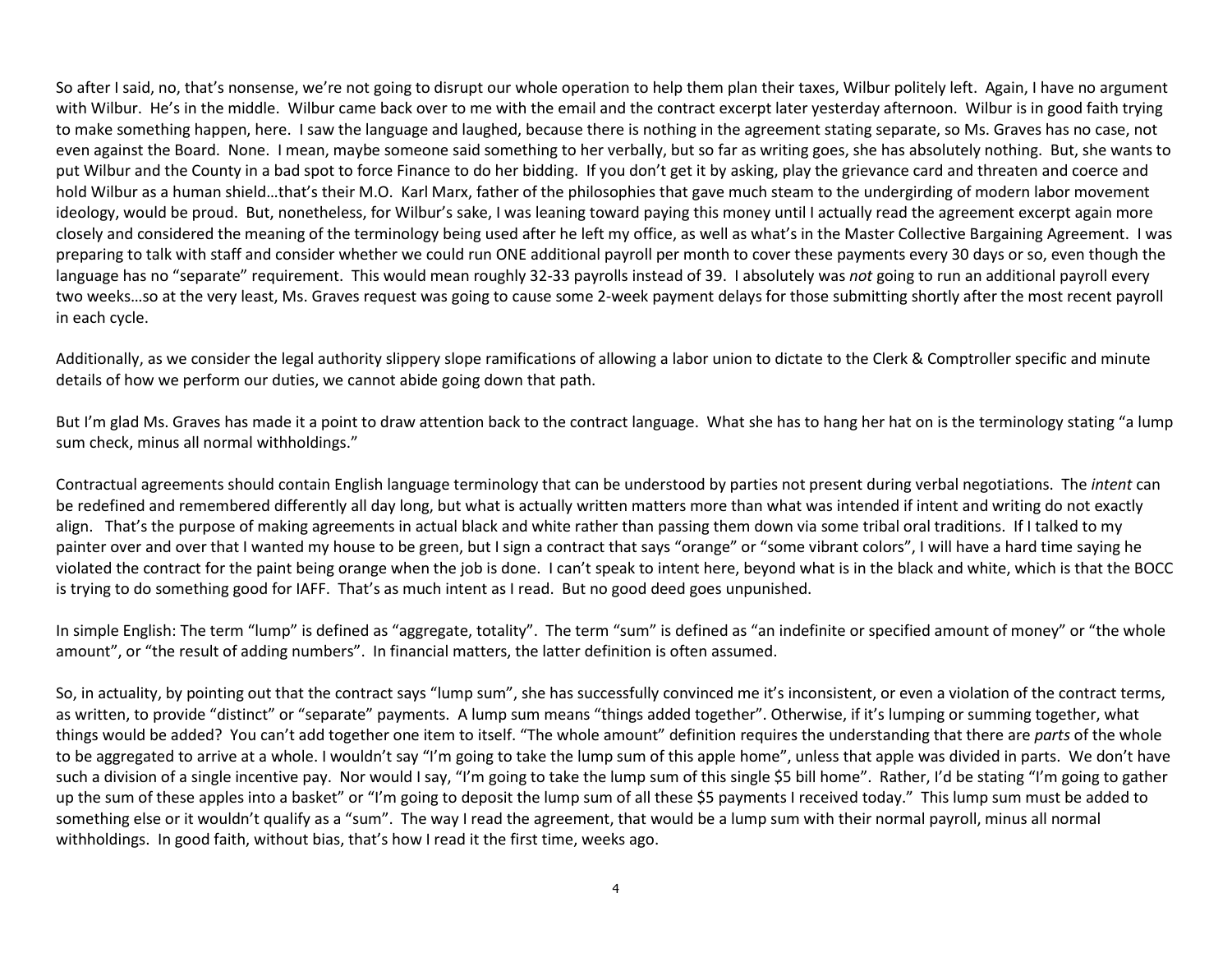Getting down to practical reality: Typically, in financial and contractual terms, the term "lump sum" simply means "at once", rather than spread out over the course of time. But even in this interpretation, it does not in any way require separation from other forms of compensation.

Now, I will admit that, using the above idea of a one-time payment usage, it is possible to potentially stretch to interpret the terminology of "lump sum" as being self-contained of the incentive pay and to disregard normal financial usage of "sum", but it is *impossible* to defend that the reading of the contract language as written *requires* that interpretation and for it to mean mutually exclusive from other payments.

But, to be clear, what's further off the charts: In no case, and in no way, are these terms synonymous with the terms "separate". In fact, the term "segregate", which is defined as "to separate or set apart from others" is actually **an antonym** to the term aggregate (or sum).

**Oh, but wait, it says "lump sum check**". Ms. Graves might assert that means a physical paper "check" which must be therefore separate. Nope. Not if we're going to be consistent with the IAFF's Master Collective Bargaining Agreement signed on August 18, 2020. "*Article 27 Paychecks*" reads:

## *Section 27.1 The parties agree that the current practice regarding preparation and distribution of paychecks is acceptable. Employees shall be given the option for electronic direct deposit of their checks to all banking institutions.*

**So, we see two things here**: **One** is that the term "check" in this most recent agreement doesn't mean physical check only, since the broader IAFF Bargaining agreement clearly is, as is customary, defining "checks" as the net payment, regardless of format, since "direct deposit of the checks" is a **physical impossibility**with a paper check. So that argument is DOA.

**Secondly**, we see that the IAFF has agreed previously they found the current practice of distribution of paychecks acceptable. Which means, opposite of any specific and clear language to the contrary in this agreement (which we've established does not exist) they risk invalidating their entire existing Master Collective Bargaining Agreement by now reneging on their acceptance of "current practice". For example, "current practice" has been that any additional payments, like longevity bonuses, which are paid in a single lump sum, once a year, combined in the same payment with the employee's normal hourly wages. So, THAT lump sum has been working. Why not this one?

To prove the County has broken the agreement, the IAFF would be pretty far out on a limb in stating the County needs to redefine common terminology – essentially making antonyms into synonyms. And, as we've also seen, determining that the "*current practice of regarding preparation and distribution of paychecks is now* **UN-***acceptable*" could constitute a violation of the Master Collective Bargaining Agreement. As such, Ms. Graves has no argument against the Board she can possibly win to an intelligent arbiter.

However, that said, I recognize that Ms. Graves may want to pull out additional extortive measures and either attempt to find a lawyer to tell me I'm wrong in reading simple English language (and not adding preferential verbal interpretations after the fact), or perhaps she may want to say the agreement is null and void because the Clerk (separate from the Board) failed to follow the additional contradictory terminology she has retroactively sprinkled into the agreement by fiat. It's not our agreement. The Clerk's Office is the payment processing center. The Board cannot dictate exactly how we do our jobs. We work cooperatively, and we try to please the Board. I have no interest nor need to try to please a union that wants to coerce the Board and its staff into a twisted misinterpretation of an agreement under threat of grievance to get its way.

I can see 3 possible paths, here: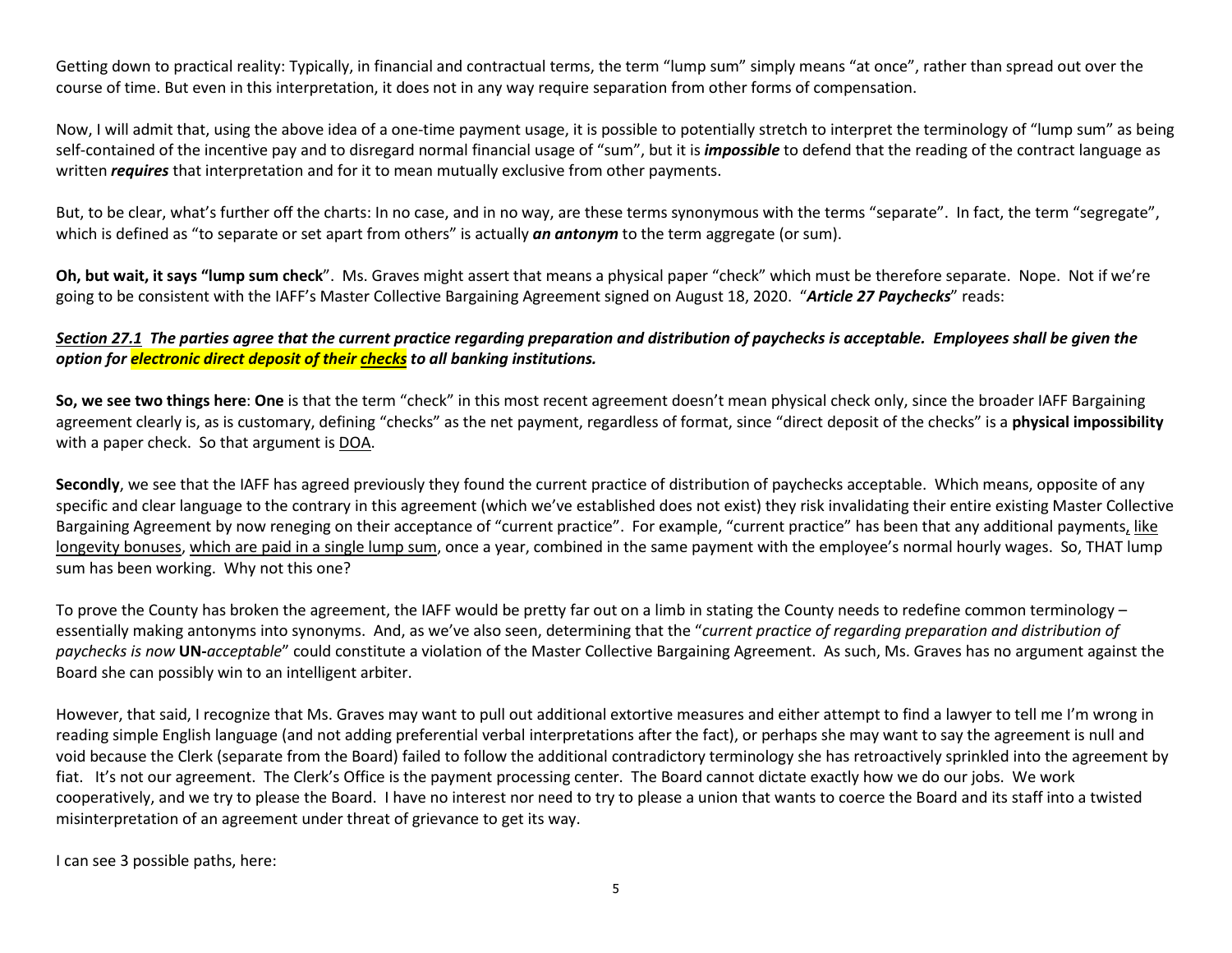- 1. We'll continue making incentive payments in a lump sum with normal payroll, just as "current practice regarding preparation and distribution of paychecks" has found acceptable per Master Collective Bargaining Agreement Section 27.1, and just as we've done for the first round of payments, given that no language in the most recent incentive MOA agreement actually contradicts "current practice regarding preparation and distribution of paychecks."
- 2. The Board can decide they'd like to allow DPS to have their way about this down to the electron level, but I'll require a revision to clarify that payments, for this instance, must be issued separately as current practice has been found not acceptable. The word "distinct", "separate" or something should be in the language. And I'd ask that it be clear that it's no more often than quarterly. If it's more often than that, I will feel compelled to begin moving in the direction of taking our payroll approval process to the letter of the law in order to protect ourselves from the risks of having our duties dictated by union agreements. I will explain that "nuclear option" below. If the Board wants to clarify that and reword the agreement with the union for clarity oflanguage, we'll hold future payments and await the update.
- 3. Ms. Graves decides that the IAFF is really going to go out on this limb and say the agreement is void. At which point we'll stop paying ANY incentive pays until a new agreement is arrived at. Those employees whom have already received payment would be considered debtors to the County until the new agreement is signed.

Maybe there are other possibilities. Anything other than 1 above will result in Ms. Graves IAFF members getting NO incentives paid in the immediate future, so she can explain to them about how she's yet again found a way to punch a gift horse in the mouth and start a fight where there didn't need to be one.

What won't happen while Mr. Shipp and I are present: We are not going to be pushed into following this forced misinterpretation of an agreement because Ms. Graves wants to take Wilbur as a hostage to get her way. We have no desire to fight with the BOCC nor its Management, nor to cause them trouble, but draw the line in allowing our office to be treated in the same extortive ways that the Union treats the BOCC. These tactics are bullying.

In the future, payment mechanisms and timing should probably be discussed with the Office actually charged with making payments so we can help the BOCC determine, beforehand, what is possible and feasible. But again, in this case, there is nothing happening currently that is in contradiction to the written contract. I see no mistake here on Wilbur's part. But if they had, there may not be much he could do about it. For instance, had the union slipped into this agreement, actually written it in, that we would pay them on a daily or weekly basis, the Clerk's Office simply would not be able to do it.

With regard to a nuclear defense: Before our office would have the frequency of the payroll cycle usurped by a union, forced into something different than what has amicably worked for Board and Clerk for years, we will require every single paycheck to go before the BOCC in a meeting for approval prior to release, just like we have done for years for disbursements. Clerks around the State don't do this, but the law actually provides no distinction between the two types of payments, and we could require BOCC approval of all paychecks prior to release. But we've acted in good faith with the Board and with confidence relied upon the Board's staff in approving those payments, and, for the sake of employees, we want to avoid that sort of situation. However, should we get forced to that to protect ourselves and our processes, I would imagine that the other 200 BOCC employees, as well as 24/7 LEO's working for the Sheriff, would be quite surprised to see the size of the IAFF's net checks, aside from any incentives. Road Department employees who have worked for 35 years with much lower pay, and won't get high risk retirement, despite statistically being more likely to get disabled or killed on the job, would probably be less sympathetic to the IAFF at that juncture.

I hope this properly explains our position and the reason why we feel like we cannot open the flood gates to allow union dictation of our process cycles. Weeping, gnashing, grieving, notwithstanding. If you want to forward all or parts of this email to Ms. Graves, I will leave that to you. If you'd like me to